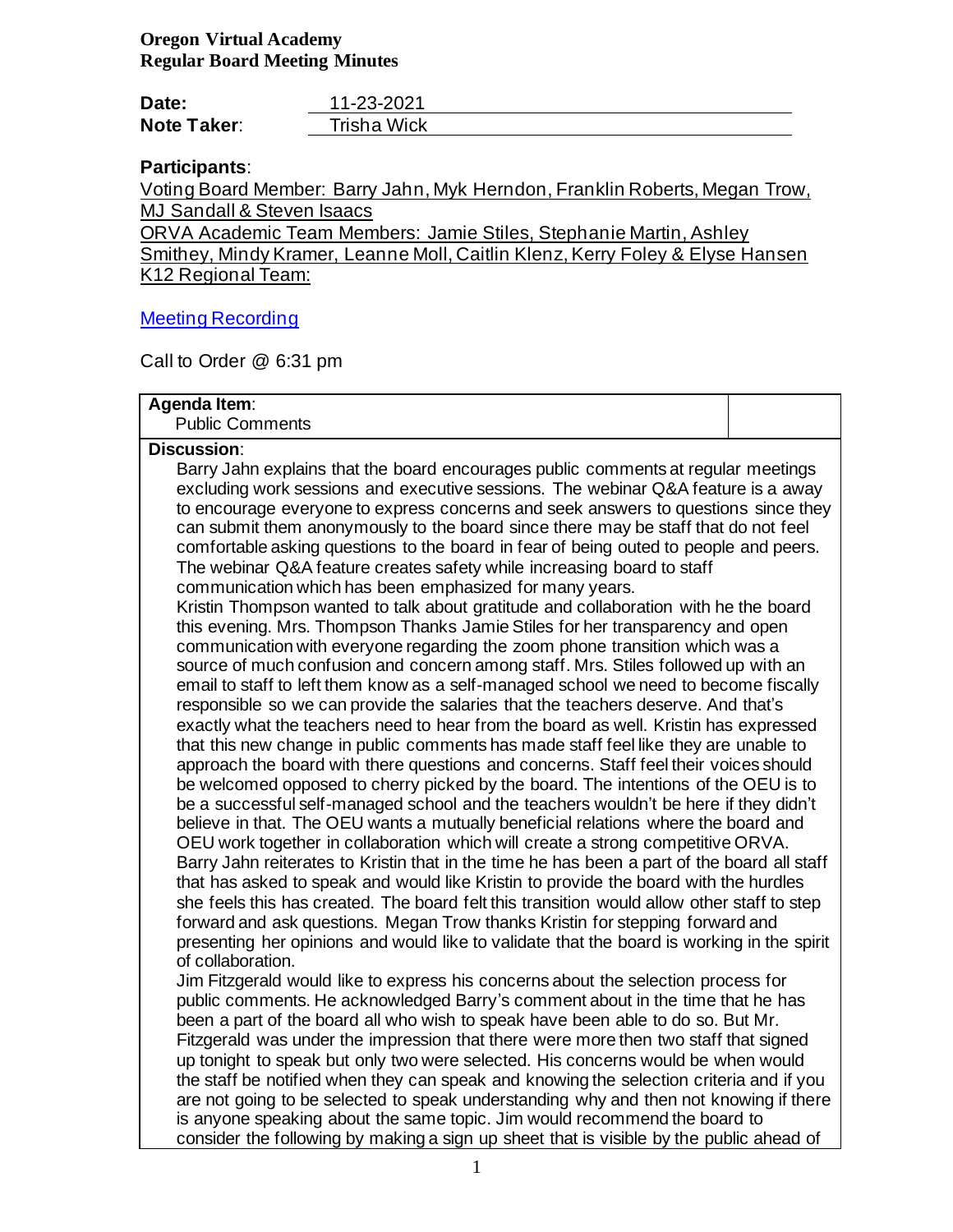time so it can be seen who will speaking and what topics will be covered, secondly allowing the selection process to be transparent, lastly provide clear criteria if more people sign up then there is time allotted what happens at that point? Are the speakers that aren't picked moved to the next meeting? Or will the time be extended? Jim Fitzgerald Thanks the board for the opportunity to speak. Barry Jahn responds that since this is a new process this is something that will continually need to be reevaluated. Barry promises Jim as a board chair they will ensure these concerns will be addressed. Barry shares some hypothetical situations.

# **Agenda Item**:

Spitzer Update on data transfer by David Spitzer

#### **Discussion**:

David Spitzer shares that we are at the 99.5% of the data transfer. The .5% is showing the reported files in SharePoint are inaccurate and will begin the process of working with Stephanie Martin next week to find out where there is error in reporting and any files that are missing but essentially Spitzer Tech has captured it all. The two next steps will be push the data up to the new Microsoft Tenancy as well a backing up on a secured encrypted drive. The second part will be getting user in to use it to begin the migration process. Spitzer Tech did find a couple of SharePoint projects that haven't been touched since 2016 and are making back up copies of those as well which will all be moved over to the new Office 360. The last part will be to move students over to the new platform as well. All email issues have been resolved.

# **Agenda Item**:

Finance and Budget Report with Hallie Puncochar

# **Discussion**:

Hallie Puncochar shares the audit has been completed. Hallie share the finance budget [report.](https://k12inc-my.sharepoint.com/:p:/g/personal/twick_oregonva_org/EQLQ39q61MtDhEbib9qsShAB0VUf5SPlcFbwKOmJl6cpJA) Hallie's report will show more visuals for the board and moving forward in future presentations. Currently ORVA is 5 positions over budget. Salary and Payroll cost are over budgeted by 4%. New forecast is projecting a deficit for FY22 of \$3 million which is \$535 thousand higher than the original budget. Deficit is planned to be covered by the roll over cash from FY21. Franklin Roberts asks what the roll over cash amount is and Hallie explains that the money is currently wrapped up in the audit process and does not have a firm number at this time until things settle. The timing of the grant payments will impact the ending balance of each period. Hallie shares tat ORVA have \$63,000 setting on the books for uncashed ISP checks that are 3 or more years old. And the check within a 3 year total are around \$35,000 that have not been cashed. ISP checks are a very costly process for ORVA and this is not money that ORVA will get to keep it will be will go to the State of Oregon in an unclaimed liabilities account that allow the issued ISP check recipients to claim within 3 years. Jamie Stiles explains that at one of the next meetings they would like to review the ISP process as well as providing a solution for the future.

### **Agenda Item**:

Overview Edited Policies #3

### **Discussion**:

Myk Herndon discusses policies that were covered. The first policy covered drones which would make ORVA responsibility if we purchased a drone that we need to get it registered with the appropriate authorities. The second policy is related to school meals and milk program again that is not something we would engage in. The third process covers the equal opportunity policy and reporting workplace harassment. There were policies around communicable disease and drug and alcohol testing. Those policies will be adopted at the December Board meeting.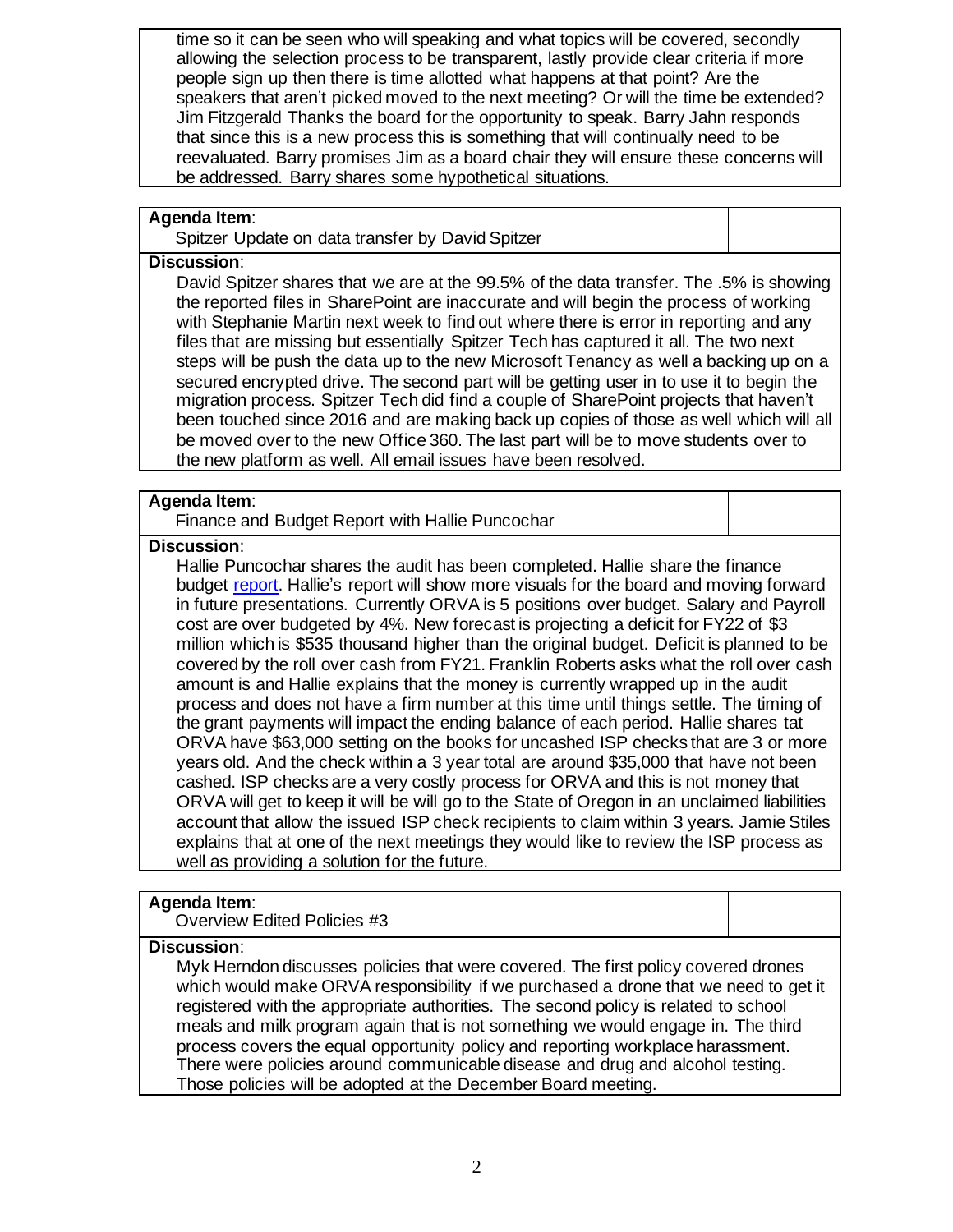# **Agenda Item**:

Board Calendar Report

# **Discussion**:

Barry Jahn has added the OSBA policies for each month as well as the ISP check discussion for December. As far as the contract renewal ORVA will need to sign a MOU to NB school district by December. Hallie Puncochar has verified the audit report will be ready for the next meeting and she will be presenting the Q1 report next month. The quarterly report will be presented at the February meeting.

## **Agenda Item**:

AFT/OEU Update

## **Discussion**:

Barry Jahn shares that the board has their first face to face meeting with Rob Glase on December  $9<sup>th</sup>$  at 5 pm that was established the other day. The committee will have a planned meeting to establish a base. The strategy moving forward will begin next year.

## **Agenda Item**:

### Executive Director Report

### **Discussion**:

Jamie Stiles shares the school management updates which include enrollment, attendance and academics, website and marketing, celebrations, and other miscellaneous item. Here is her [report.](https://k12inc-my.sharepoint.com/:p:/g/personal/twick_oregonva_org/Ef6xdrxU0rlOj5NdE4NAFDoBCVlYVSNqP_CSx3RHqTKYfQ) Jamie will have Kari Carter discuss the dual credit program.

Kari Carter shares the dual credit at ORVA slides. Here is her [presentation.](https://k12inc-my.sharepoint.com/:p:/g/personal/twick_oregonva_org/EZ6yQdUVzeZBnE4Khib-ZdEBeyTfElw1Bj3dzy5MYbFlkw) Dual credit courses allow students to earn both HS and community college through Southwestern Oregon Community College. Each course satisfies the HS graduation requirements. The courses are taught by ORVA instructors. Dual credit will transfer to all Oregon public colleges and universities and will transfer to private institutions. ORVA has highly qualified teachers that allow this program to be available to our students. Mrs. Carter shares the courses that are being offered under this program. Kari Carter is the teacher the handles the mathematic courses, Carole Anne Sturrock teaches the English courses, Hallie Puncochar teaches the marketing, and Brad Mannon teaches the CTE dual credit entrepreneurship. Franklin Roberts can relate to these teachers and the dual credits that they are offering to students since he just sat in on a math 111 class and he could feel the excitement with the presentation made by Kari and the dual credit team this evening. Megan Trow is excited to hear about the dual credit program and has had personal experience writing 121, 122 and 123. Mrs. Trow would like to know how students are being enrolled into courses is it placement tests or grade levels? Mrs. Carter explains that every community college does it differently and covid has changed the process as well. Southwestern is based off prior courses that the students have taken and teacher recommendations on how the student preformed. Mary Jean Sandall is convinced we are on the right track with this dual credit program and gratifying to see. Hallie Puncochar adds that ORVA is responsible to make sure students are taking courses that will align with their career path.

## **Agenda Item**:

Consent Agenda Items: Previous Month's Meeting Minutes & Pending **Invoices** 

## **Discussion**:

Franklin Roberts makes a motion to approve the consent agenda items. Mary Jean Sandall seconds the motion. All in favor none opposed.